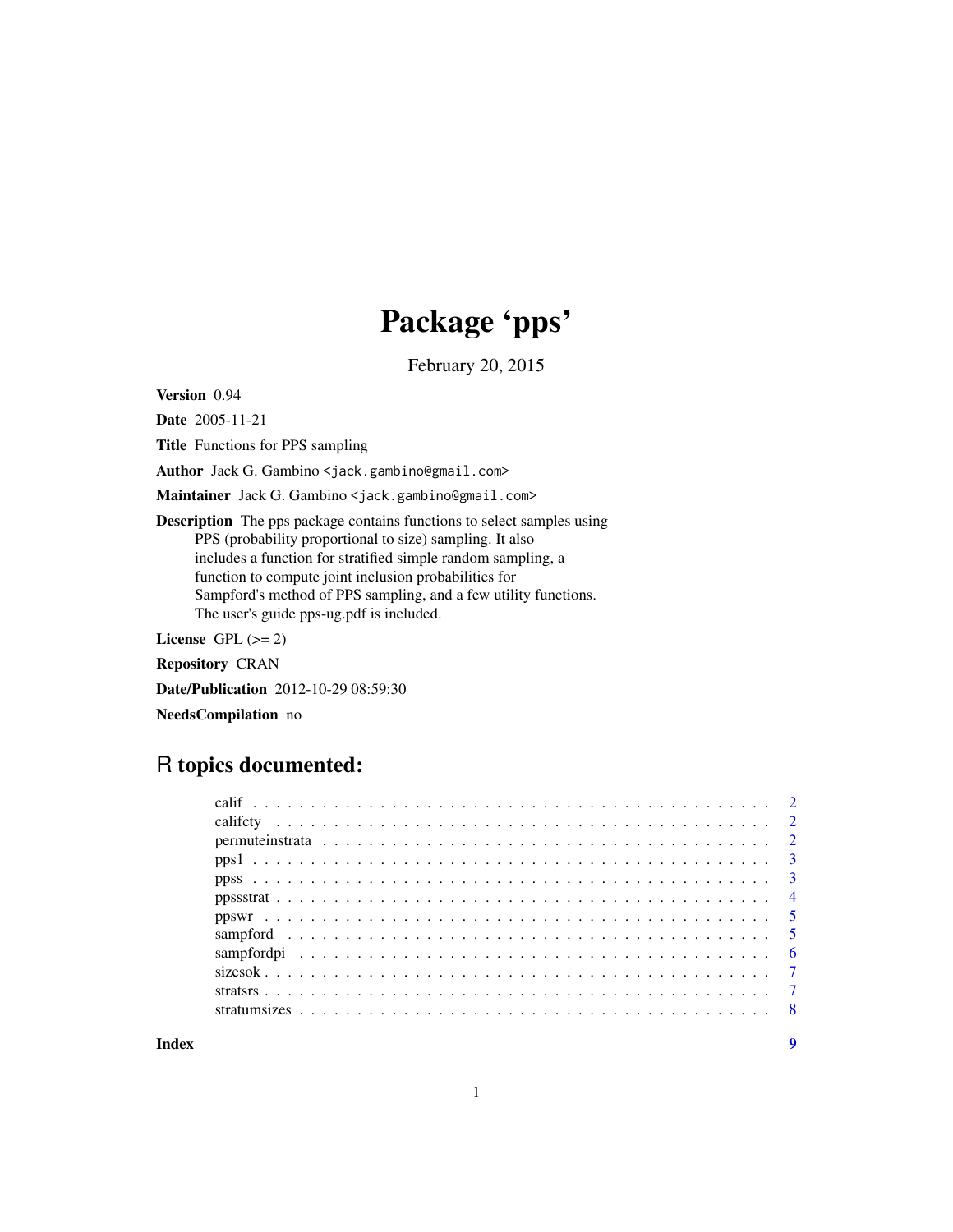<span id="page-1-0"></span>

#### Description

See user's guide

#### Note

See the user's guide, pps.pdf, for more information.

califcty *California counties*

#### Description

See user's guide

#### Note

See the user's guide, pps.pdf, for more information.

permuteinstrata *Randomize units within strata*

#### Description

Randomize the order of units within each stratum

#### Usage

```
permuteinstrata(stratsizes)
```
#### Arguments

stratsizes A vector containing the size of each stratum

#### Value

Returns the vector of permuted indices. In the example below, the returned vector has 29 elements.

#### Note

See the user's guide, pps.pdf, for more information.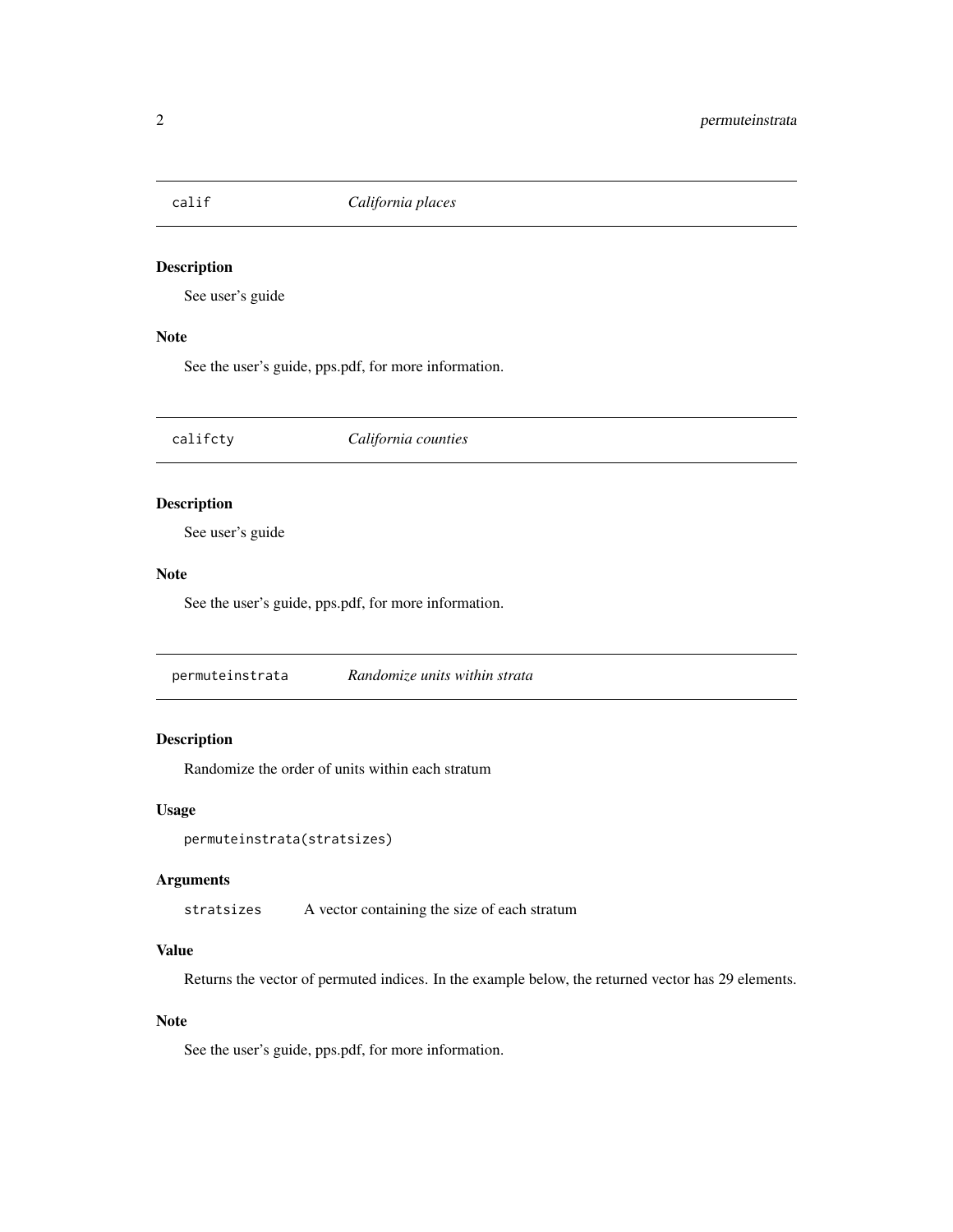#### <span id="page-2-0"></span> $pps1$  3

#### Examples

```
stratsizes \leq c(9,10,10) # strata have 9, 10 and 10 units, respectively
permuteinstrata(stratsizes)
```
#### pps1 *Select one unit with PPS*

#### Description

Use PPS systematic sampling to select a single unit out of N

#### Usage

pps1(sizes)

#### Arguments

sizes A vector of the sizes of the units in the population

#### Value

Returns the index of the unit that was selected

#### Note

See the user's guide, pps.pdf, for more information.

#### Examples

```
sizes <- c(9,2,5,17,4,21,15,7,4,11,23,23,14)
sampleindex <- pps1(sizes)
```
ppss *PPS systematic sampling*

#### Description

Use PPS systematic sampling to select a sample of n units out of N

#### Usage

ppss(sizes,n)

#### Arguments

| sizes | A vector of the sizes of the units in the population |
|-------|------------------------------------------------------|
| n     | The sample size                                      |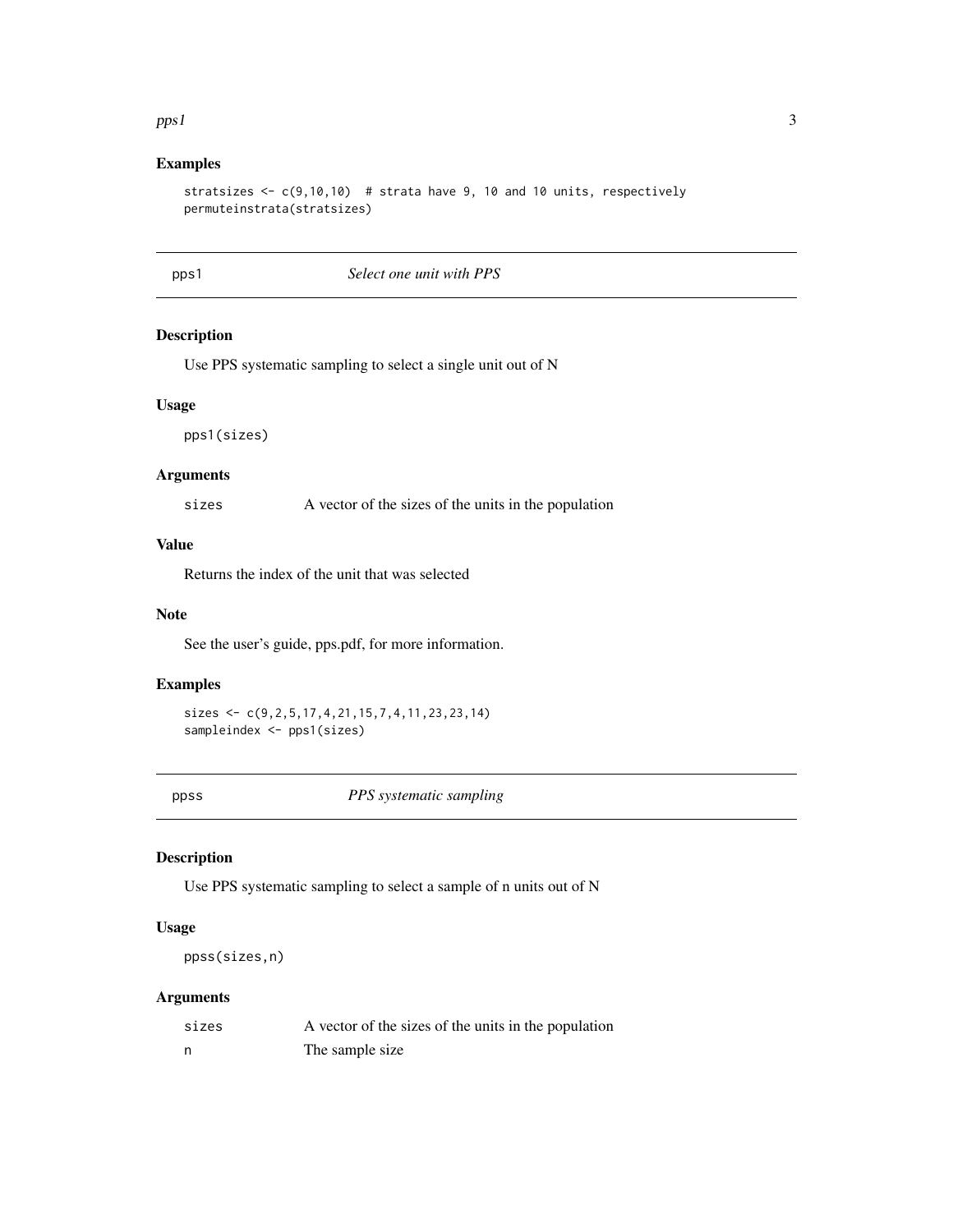#### <span id="page-3-0"></span>Value

Returns the indices of the units that were selected in the sample

#### Note

See the user's guide, pps.pdf, for more information.

#### Examples

```
sizes <- c(9,2,5,17,4,21,15,7,4,11,23,23,14)
sampleindices <- ppss(sizes,4)
```
#### ppssstrat *Stratified PPS systematic sampling*

#### Description

In each stratum, select a sample using pps systematic sampling

#### Usage

ppssstrat(sizes,stratum,n)

#### Arguments

| sizes   | A vector of the sizes of the units in the population, sorted by stratum |
|---------|-------------------------------------------------------------------------|
| stratum | A vector of stratum codes, in the same order                            |
| n       | A vector containing the sample size in each stratum                     |

#### Value

Returns the indices of the units that were selected in the sample

#### Note

ppssstrat calls ppss once per stratum. See the user's guide, pps.pdf, for more information.

#### Examples

```
sizes <- c(1:5,10:6)*10
strat <- c(1,1,1,2,2,3,3,3,3,3)
n \leftarrow c(2,1,3)ppssstrat(sizes,strat,n)
```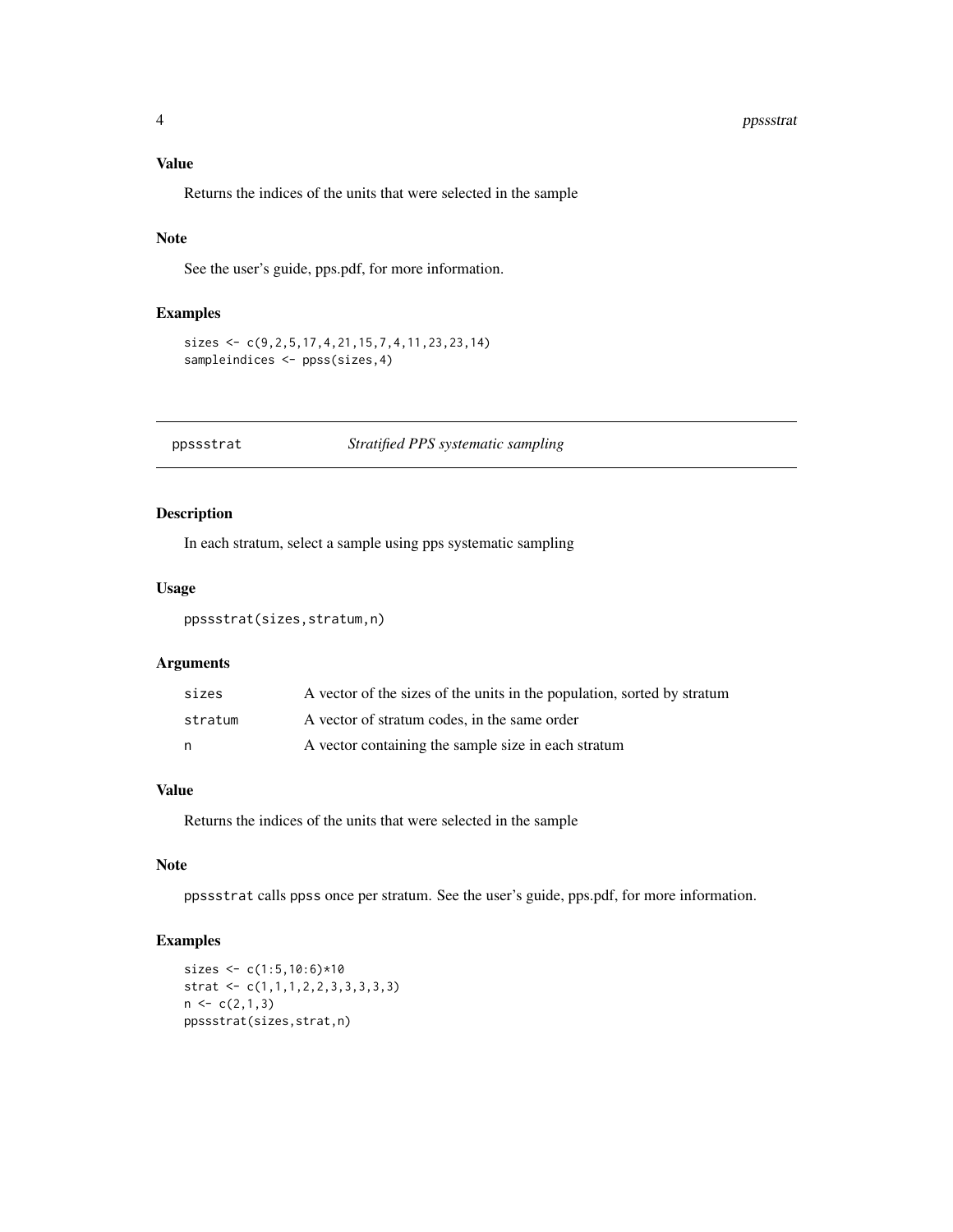<span id="page-4-0"></span>

#### Description

Use PPS sampling to select a sample of n units out of N with replacement

#### Usage

ppswr(sizes,n)

#### Arguments

| sizes | A vector of the sizes of the units in the population |
|-------|------------------------------------------------------|
|       | The sample size                                      |

#### Value

Returns the indices of the units that were selected in the sample

#### Note

See the user's guide, pps.pdf, for more information.

#### Examples

```
sizes <- c(9,2,5,17,4,21,15,7,4,11,23,23,14)
sampleindices <- ppswr(sizes,4)
```
sampford *Sampford's PPS sampling method*

#### Description

Use Sampford's method to select a PPS sample of units

#### Usage

sampford(size,n)

#### Arguments

| size | A vector of the sizes of the units in the population |
|------|------------------------------------------------------|
| n    | The sample size                                      |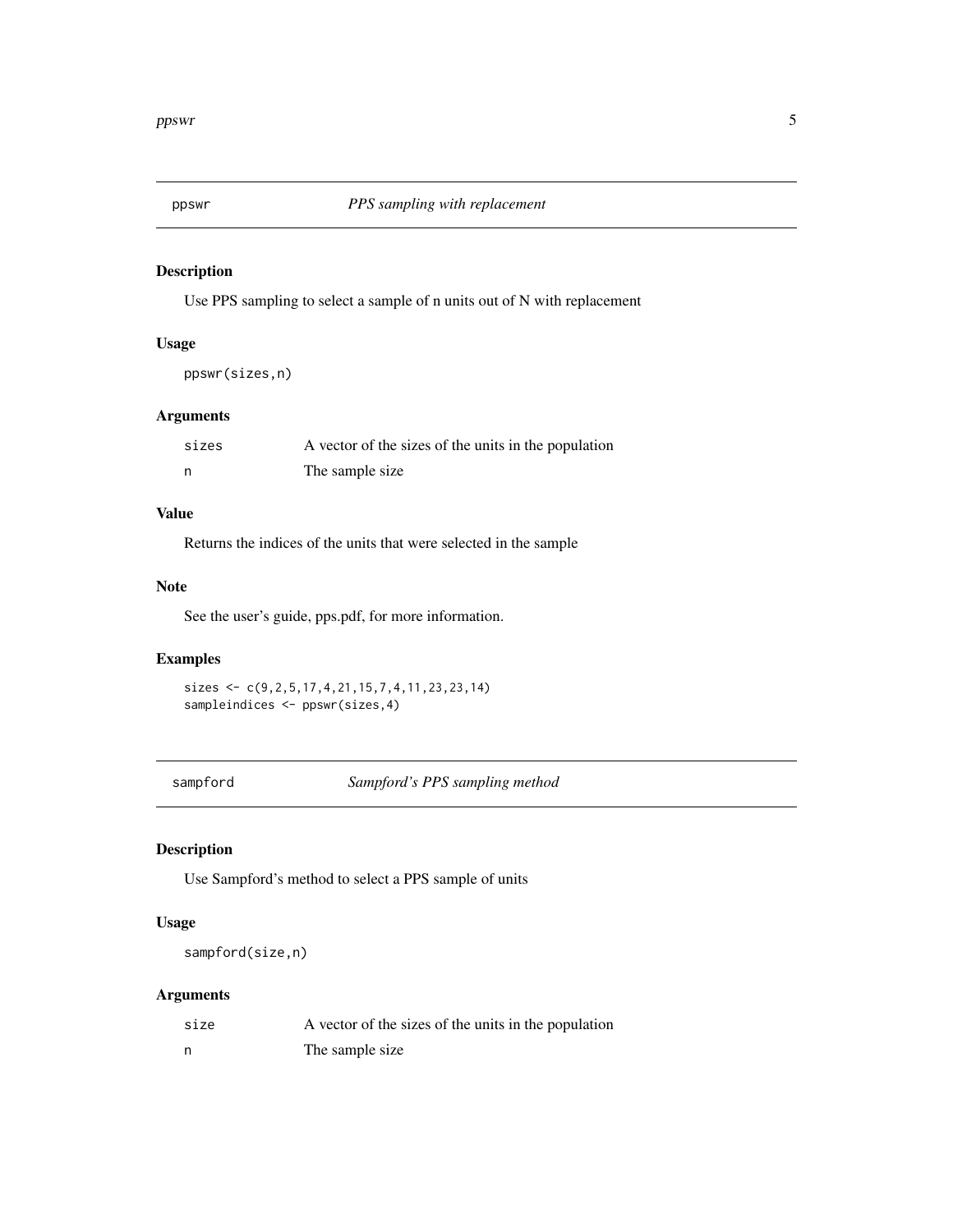<span id="page-5-0"></span>Returns the indices of the units that were selected in the sample

#### Note

The function sampfordpi can be used to compute joint inclusion probabilities for this method. See the user's guide, pps.pdf, for more information.

#### Examples

```
size <- c(9,2,5,17,4,21,15,7,4,11,23,23,14)
sampleindices <- sampford(size,4)
```
sampfordpi *Joint inclusion probabilities for Sampford's PPS sampling method*

#### Description

Compute joint inclusion probabilities for Sampford's method of PPS sampling

#### Usage

sampfordpi(sizes,n)

#### Arguments

| sizes | A vector of the sizes of the units in the population |
|-------|------------------------------------------------------|
|       | The sample size                                      |

#### Value

Returns a matrix with the inclusion probability pi(i) for each unit i in the population and with the joint inclusion probability  $pi(i,j)$  of units i and j in position  $(i,j)$  in the matrix, where i and j are not equal. Note that the size of the matrix is NxN, where N is the population size.

#### Note

The function sampford can be used to select a sample using Sampford's method. See the user's guide, pps.pdf, for more information.

#### Examples

```
sizes <- c(9,2,5,17,4,21,15,7,4,11,23,23,14)
piij <- sampfordpi(sizes,4)
weights <- 1/diag(piij) # the weights one would use for estimation
```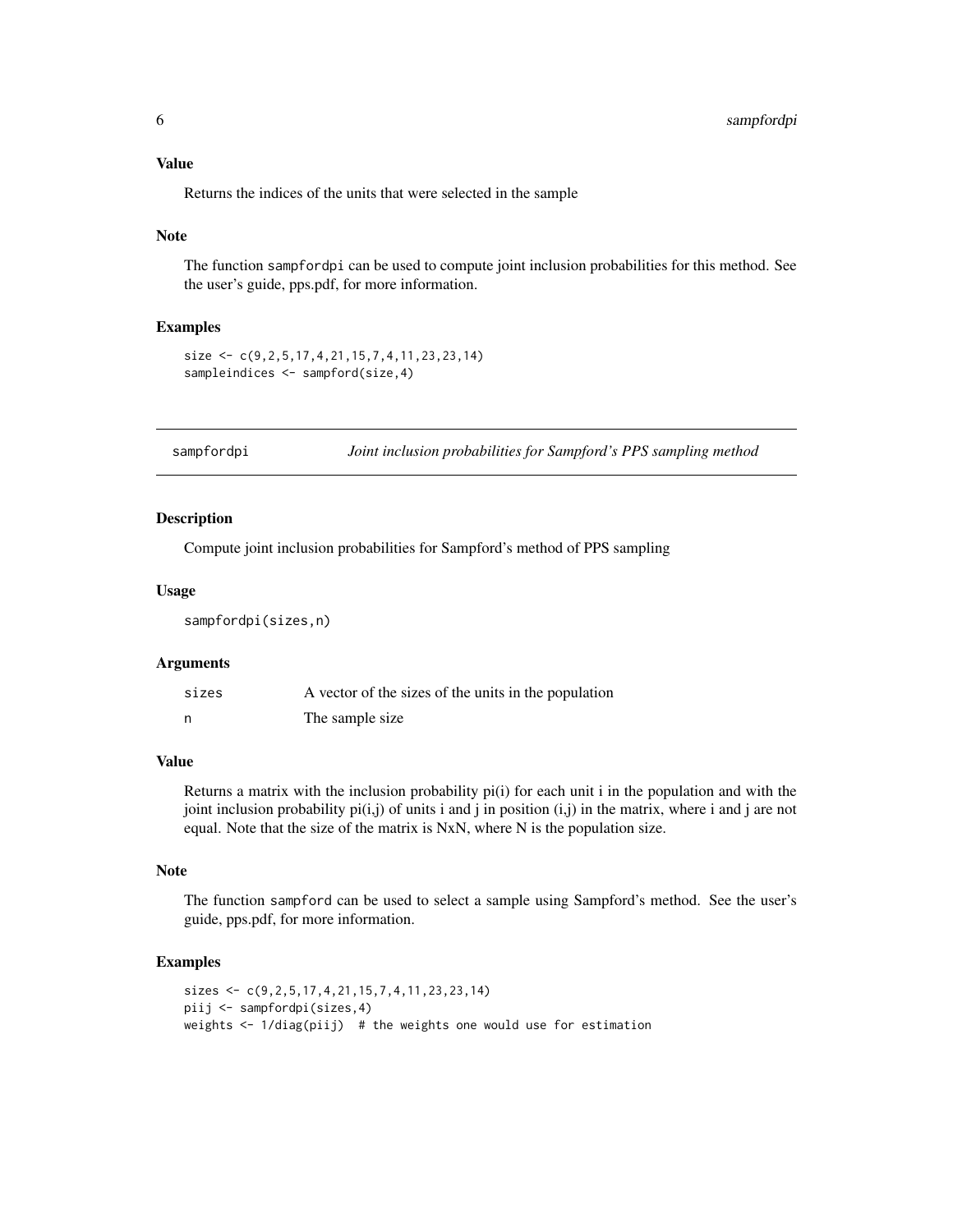<span id="page-6-0"></span>

#### Description

See user's guide

#### Usage

sizesok(size,n)

#### Arguments

| size | A vector of the sizes of the units in the population |
|------|------------------------------------------------------|
|      | The sample size                                      |

#### Value

Returns the number of "bad" units

#### Note

See the user's guide, pps.pdf, for more information.

stratsrs *Stratified simple random sampling*

#### Description

In each stratum, select a simple random sample

#### Usage

```
stratsrs(stratum,nh)
```
#### Arguments

| stratum | A vector of stratum codes, sorted by stratum        |
|---------|-----------------------------------------------------|
| nh      | A vector containing the sample size in each stratum |

#### Value

Returns the indices of the units that were selected in the sample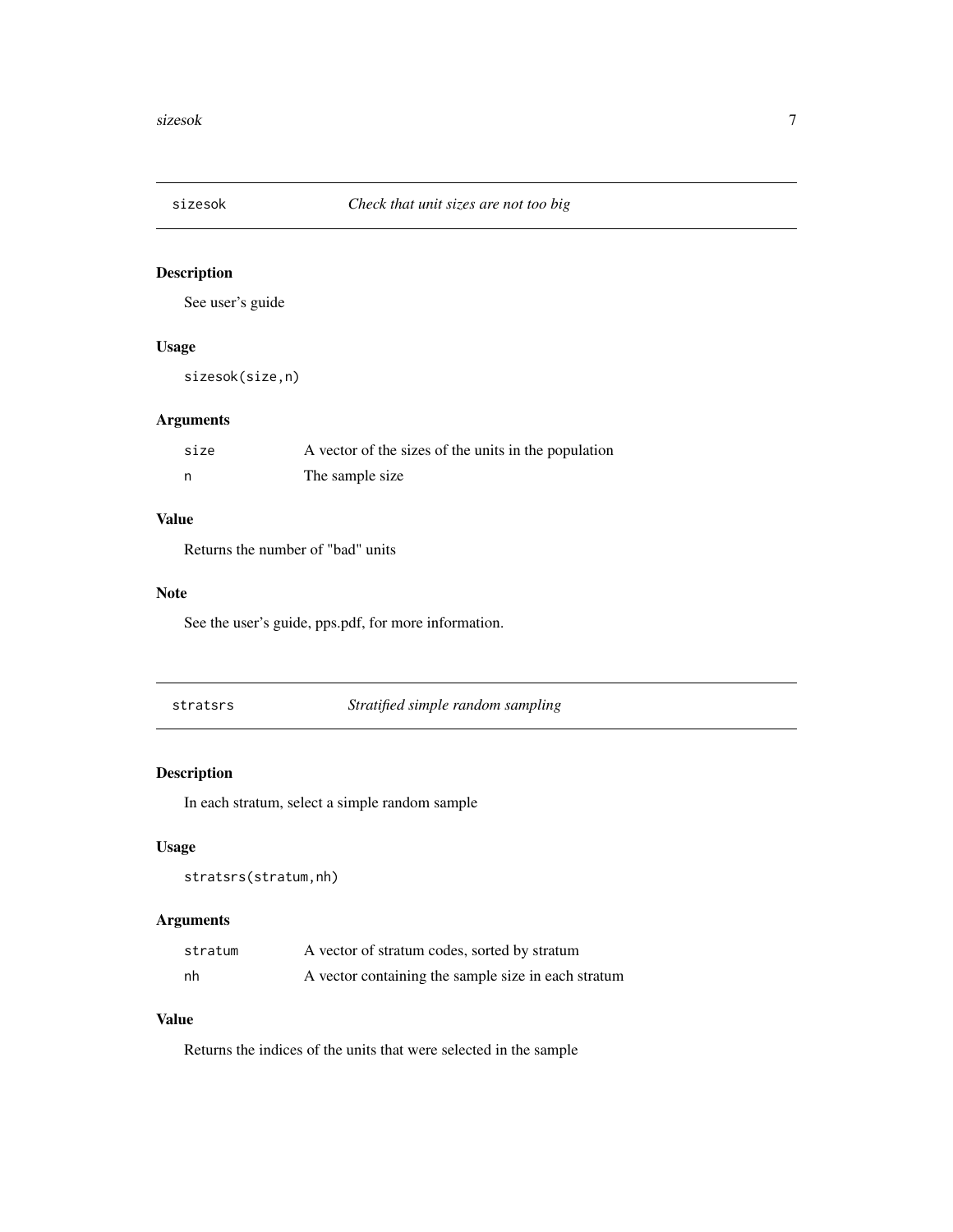#### <span id="page-7-0"></span>Note

See the user's guide, pps.pdf, for more information.

#### Examples

```
strat <- c(1,1,1,1,1,2,2,2,3,3,3,3,3,3,3) # stratum 1 has 5 units, etc.
nh \leq c(2,1,3) # select 2 units from stratum 1, 1 from stratum 2 and 3 from 3
stratsrs(strat,nh)
```
stratumsizes *Compute size of each stratum*

#### Description

Given a vector of sorted stratum indicators, returns the number of units in each stratum

#### Usage

```
stratumsizes(stratum)
```
#### Arguments

stratum A vector of sorted stratum indicators

#### Value

Returns the number of units in each stratum

#### Note

See the user's guide, pps.pdf, for more information.